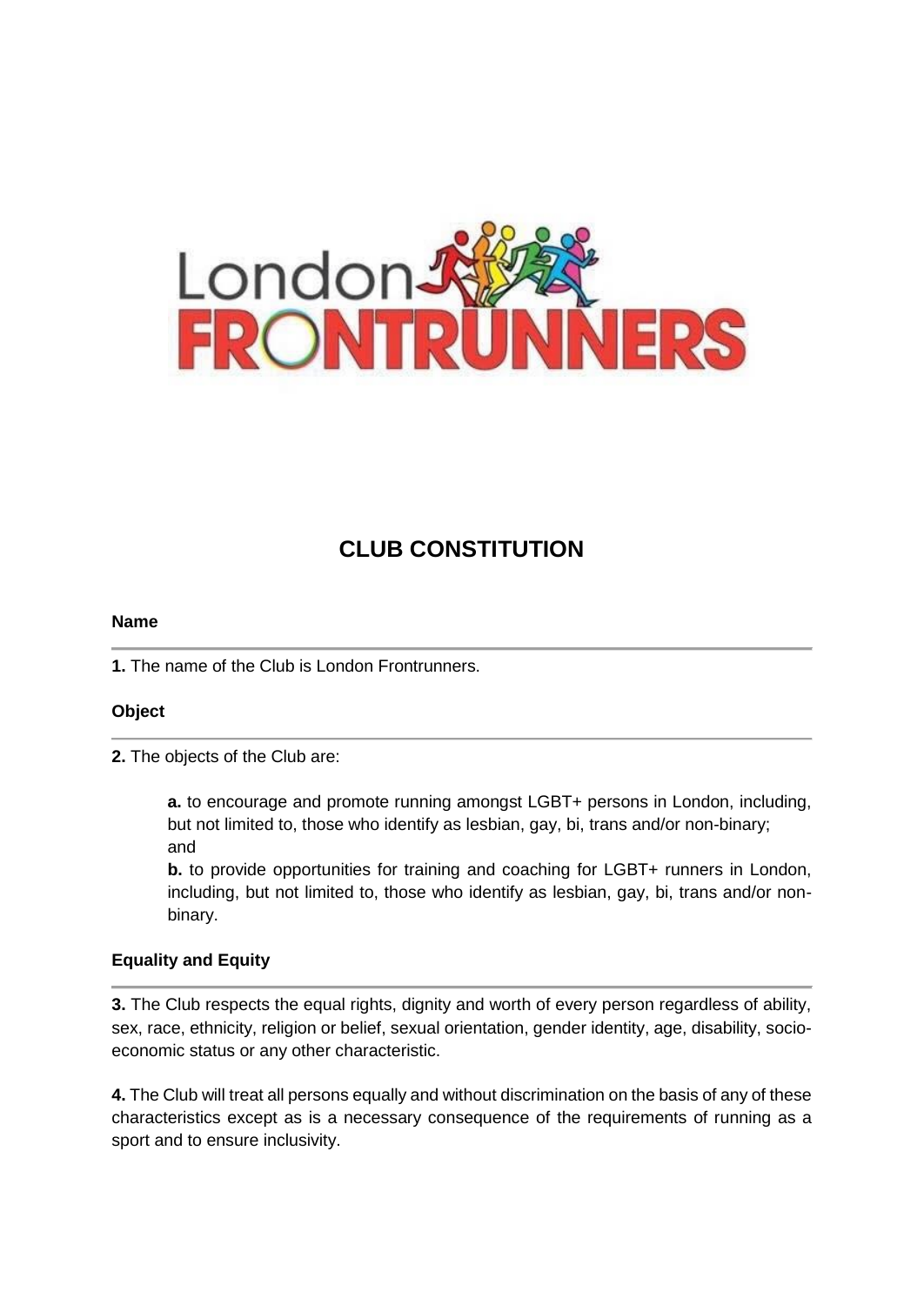**5**. The Club will take all appropriate action in response to any incidence of discrimination, harassment or intimidation, in accordance with the Club's disciplinary procedures.

**6.** The Club is committed to ensuring that sports equity is incorporated across all aspects of its development. In doing so, the Club acknowledges and adopts the definition of "sports equity" used by Sport England: "Sports equity is about fairness in sport, equality of access, recognising inequalities and taking steps to address them. It is about changing the culture and structure of sport to ensure it becomes equally accessible to everyone in society."

## **Membership**

**7.** Club members ("members") shall comprise Ordinary Members and Officers.

**8.** Membership of the Club is open to any person aged 18 years old or over who agrees to abide by the regulations of this constitution and any Policies or Codes of Conduct that the Club has adopted or adopts.

**9.** All members must abide by the Rules of Competition of England Athletics.

**10.** Applications for membership must be made in the form prescribed by the Committee.

### **Fees**

**11.** The Club shall, as a condition of membership, require a membership fee to be paid. The fee shall include the England Athletics athlete registration fee.

**12**. Membership fees shall be set for a specified period at a rate to be determined by the Committee. The Committee may set a concessionary fee which is lower than the ordinary fee. A member who is eligible for the concessionary fee shall inform the Membership Secretary and provide such evidence as is required by the Membership Secretary. The Committee may also allocate fees where an individual joins the Club part way during the Club Year (1 April to 31 March).

### **Resignation and Termination of Membership**

**13.** A member may resign from the Club at any time by notice to that effect given to the Secretary. The member shall remain liable to pay any arrears of fees owed by them at the time of resignation but without being entitled to any refund of contributions or subscriptions in respect of the remaining period.

**14.** Failure to pay the correct membership fee before the end of the first calendar month of the Club Year will result in a member's membership automatically being terminated. Members who have had their membership terminated in this way may re-join at any point during the Club Year.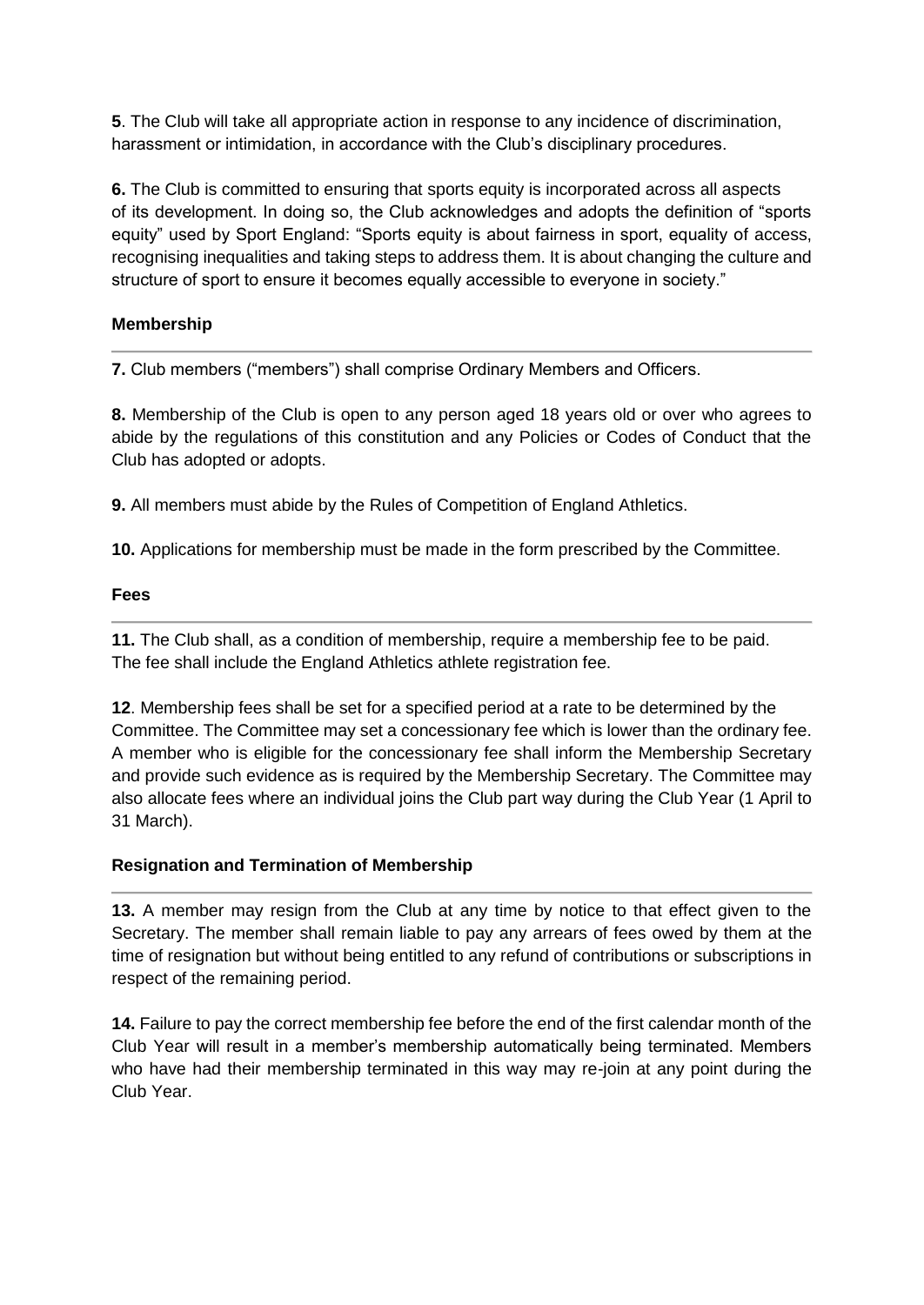## **Committee**

**15.** The Club's Committee is formed of the following Officers:

- a. Two co-Presidents (of different gender identities);
- b. Club Secretary;
- c. Treasurer;
- d. Membership Officer;
- e. Two Social Secretaries (of different gender identities);
- f. Two Race Secretaries (of different gender identities); and
- g. Two Communications and Publicity Officers (of different gender identities).

**16.** Officers will be elected annually at the Annual General Meeting for the period lasting until the subsequent Annual General Meeting.

**17.** The requirement that the two persons elected as co-Presidents, Social Secretaries, Race Secretaries or Communication and Publicity Officers are of different gender identities shall not apply where nominations are only received from members of the same gender.

**18.** All serving Officers shall automatically retire at the end of their period of office but are eligible for re-election with the exception that a person who has been elected as President for three consecutive terms shall not be eligible to be re-elected as President until at least one year has passed unless no other person is running for that position.

**19.** All Officers have the right to vote at meetings of the Committee.

**20**. An Officer may resign from their position upon giving notice to the Committee.

**21.** Where an Officer resigns, notice shall be given to all members as soon as practicable, with an invitation for nominations for candidates for the vacated position. The election for the position shall take place no sooner than seven days after notice is given and the Officer shall be elected by the other Officers only using the Single Transferable Vote system as described in Article 44.

**22.** An Officer shall have been treated as if they had resigned if they cease to be a member, are suspended or excluded from the Club, or if their first club claim with England Athletics ceases to be the Club.

**23.** The Committee may act notwithstanding any vacancy so long as the number of members of the Committee is not reduced below six, in which case it shall be entitled to act only for the purpose of appointing or arranging the election of new members of the Committee.

**24.** Meetings of the Committee shall be convened by the Secretary and shall be held no less than six times a year.

**25.** The quorum required for decisions to be made at meetings of the Committee shall be four. The Secretary shall have the casting vote if there is a tie. Proxy voting is not permitted.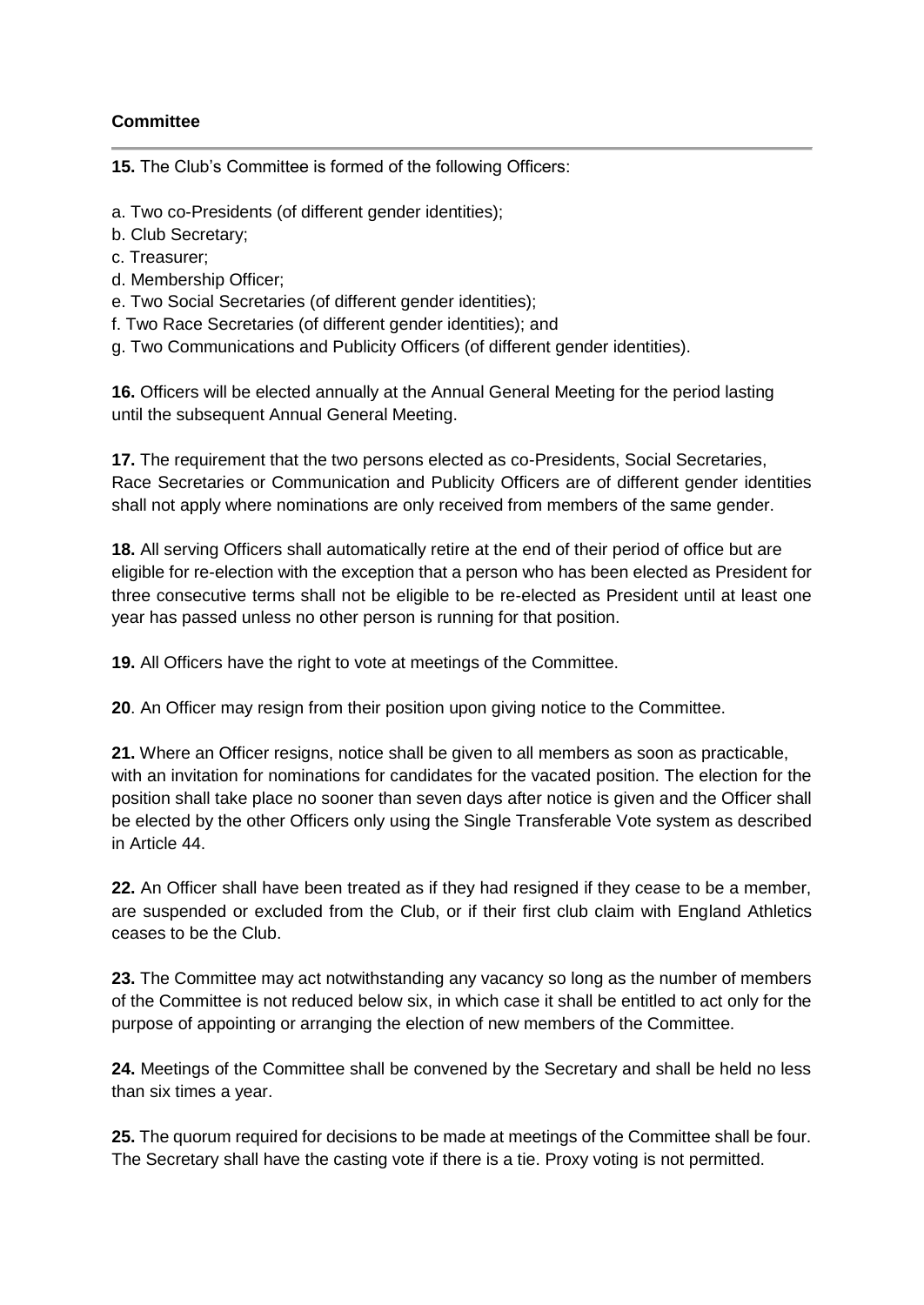### **Powers of the Committee**

**26.** The Committee shall have the power to determine the policy, direction and management of the affairs of the Club, subject always to the provisions of this Constitution. In addition to the powers and authority expressly conferred upon the Committee by this Constitution, the Committee may exercise all such powers and do all such acts and things as may be expressly directed or required to be executed or done by the Club in an Annual or Extraordinary General Meeting.

**27.** Without prejudice to the general powers conferred upon the Committee by Article 26, the Committee shall have the following powers:

**a.** to make, repeal and amend Policies and Codes of Conducts (with the express exclusion of this Constitution) as the Committee thinks expedient for the management and well-being of the Club. All Policies and Codes of Conducts made by the Committee under this Article must be available to members on the Club's website at all times and shall be binding upon members until repealed by the Committee;

**b.** to appoint any person or persons to accept and hold in trust for the Club any property belonging to the Club or in which it is interested;

**c.** to make and give receipts, releases and other discharges for any amount payable to the Club and for claims and demands of the Club;

**d.** to issue, sign, draw, endorse, negotiate, transfer and assign all cheques, bills, drafts, promissory notes, securities and instruments, negotiable and non-negotiable to operate on the Club's banking accounts;

**e.** to enter into all such negotiations and agreements and rescind and vary all such agreements and execute and do all such acts, deeds and things in the name of and on behalf of the Club as they may consider expedient;

**f.** to pay all the costs and expenses of and incidental to any of the aforesaid matters and things; and

**g.** to determine how and by whom any such power shall be executed, operations effected and documents signed or things done.

**28.** The Committee shall have the power to appoint individuals or sub-committees consisting of the members of the Club to exercise such functions as the Committee may from time to time delegate to them.

**29.** The Committee shall be responsible for disciplinary hearings of members who infringe the Club Policies or Codes of Conduct. The Committee shall also be responsible for taking any action of suspension, exclusion or other discipline following such hearings.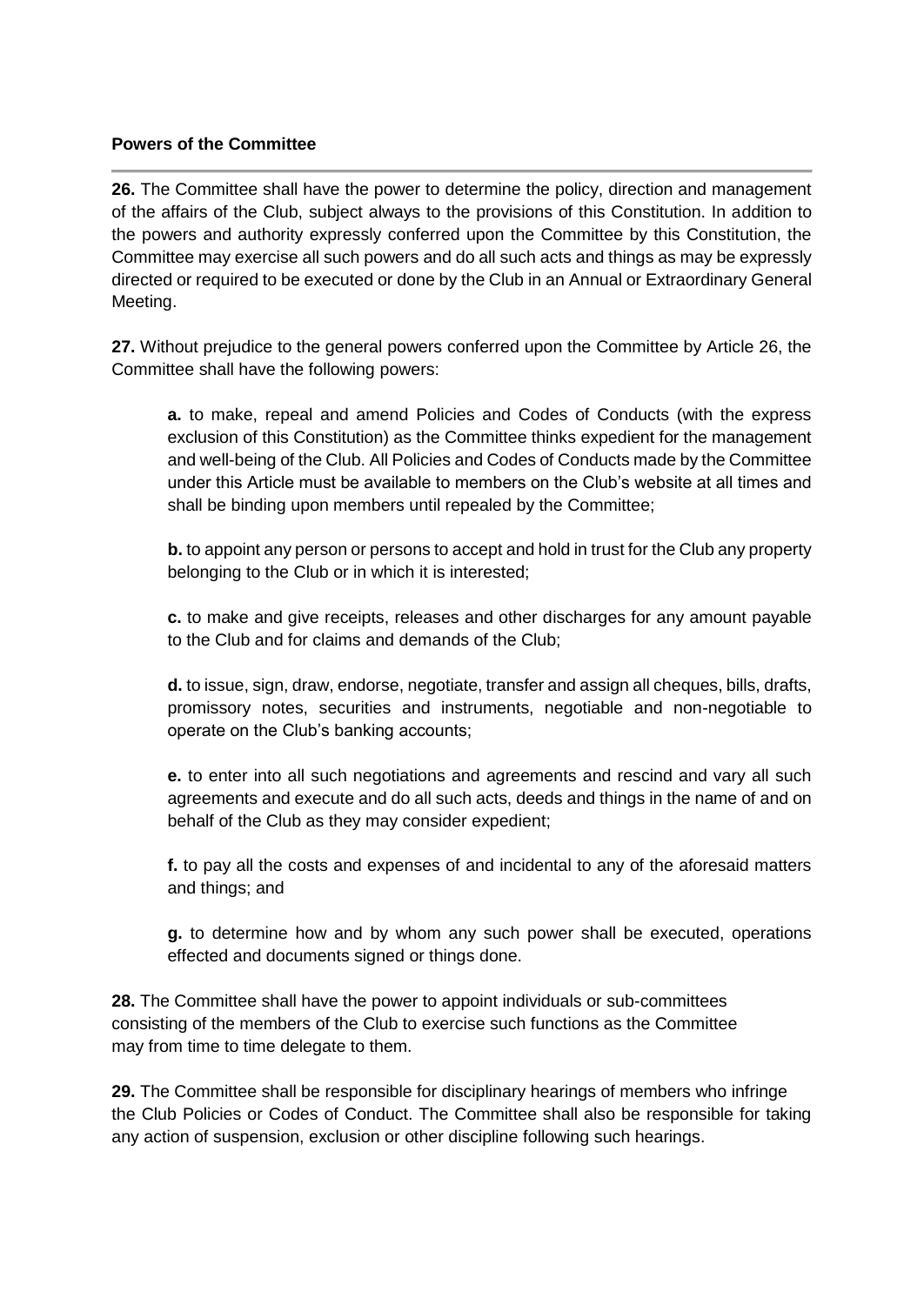### **Finances**

**30.** All money held by the Club shall be held in a bank account held in the name of the Club.

**31.** The Treasurer shall be responsible for the finances of the Club.

**32.** The financial year of the Club shall end on the last day of February of each year.

**33.** At each Annual General Meeting, the Treasurer shall present a statement of the annual accounts.

**34.** Cheques may be signed by and electronic payments authorised by the Treasurer or one of the two co-Presidents.

**35.** Within one calendar month of the start of the Club year, the Committee shall agree to the annual budget for the Club. Each Officer shall be allocated a budget for their responsibilities and is authorised to spend within this budget sums of up to the amount of £500 exclusively for the discharge of their responsibilities. Sums above £500 should be approved by at least one of the two co-Presidents. Sums over £1000 must additionally be approved by one further Officer and notified to the whole Committee before payment. If an Officer disputes any of the payments, this must be then approved by Committee vote. The Treasurer shall present progress against budget at each committee meeting, and the Committee may vote to amend the budget during the Club year.

### **Annual General Meetings**

**36.** The Club's Annual General Meeting (AGM) will take place on the second Monday of March of each year or as soon thereafter as can be arranged by the Club Secretary.

**37.** Note of the AGM shall be given to all members by the Club Secretary with not less than 21 days' notice by e-mail.

**38.** The AGM shall include a report from Officers in the Committee and a statement of the Club's accounts.

**39.** All members whose first club claim with England Athletics is the Club are eligible to stand for any Officer position on the Committee.

**40.** Members who wish to stand for election to the Committee must send their nominations to the Secretary prior to the AGM.

**41.** All members are eligible to vote at elections held during the AGM.

**42.** The AGM quorum shall be 10% of the total number of Club membership of the Club at the end of the preceding Club year.

**43**. The election process shall be overseen by an independent Returning Officer, selected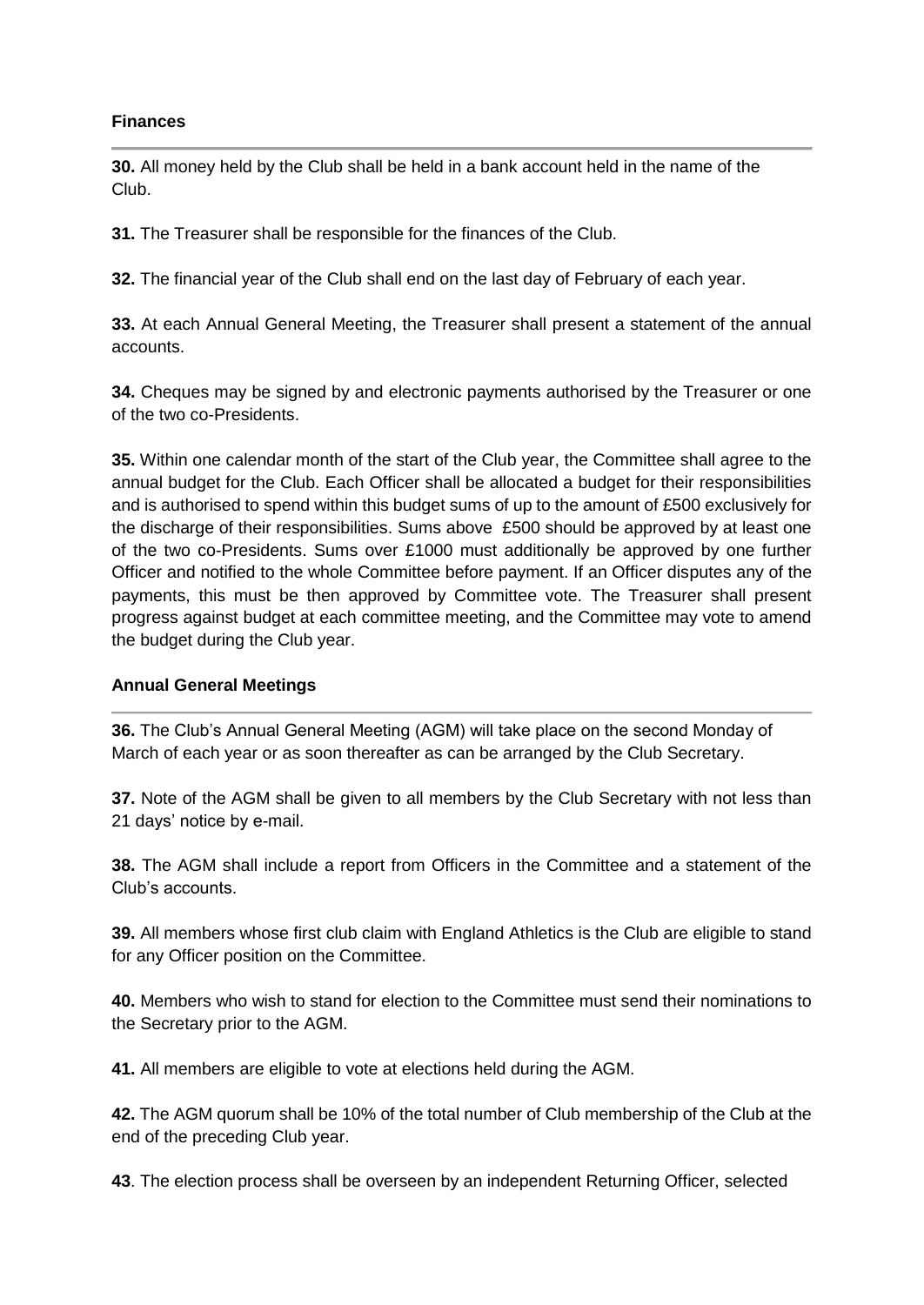by the outgoing Committee, and who shall be an Ordinary Member.

**44.** Elections shall be held using the Single Transferable Vote system. Where there is only one candidate for a position, they shall be elected upon a simple majority of all votes cast. Where there are two candidates for a position, the candidate who receives a simple majority of all votes cast shall be elected. Where there are three or more candidates for a position, the election shall take place over a number of rounds. If, on the first round, a candidate receives more than 50% of all votes cast, they shall be elected. If no candidate receives more than 50% of all votes cast, the candidate with the fewest votes shall be eliminated and a further round of voting shall take place until one candidate receives more than 50% of all votes cast and is elected.

## **Extraordinary General Meetings**

**45.** The Committee may call an Extraordinary General Meeting (EGM) at any time.

**46**. An EGM shall also be called upon the Secretary receiving a written request from 10% of members.

**47.** The process of notification and voting at an EGM shall be the same as for an AGM.

## **Discipline and Appeals**

**48.** Complaints regarding the behaviour of members should be submitted (or if made to another Committee member forwarded) in writing to the Club Secretary and Co-Presidents for consideration under this disciplinary process. Where the complaint concerns the Club Secretary it should be submitted to the Co-Presidents and vice versa.

**49.** The Club Secretary and Co-President receiving the complaint will determine whether there are sufficient grounds for it to be taken forward as representing a breach of the Constitution, Code of Conduct or any other Club Policy based on the evidence received, and if so inform the Committee on a timely basis.

**50.** The Committee may decide to initiate disciplinary action where it considers that a member's conduct represents a breach of the Constitution, Code of Conduct or any other Club Policy. Any such decision should be made at the next scheduled Committee meeting following the incident being reported to the Secretary and Co-Presidents and the subject(s) of the action shall be informed in writing within 10 days of that decision. Where urgent action is deemed to be required, the Committee may schedule an additional extraordinary Committee meeting.

**51.** Where the Committee decides that disciplinary action should be taken it shall arrange for an investigation to gather all relevant facts and evidence and representations from the subject of the complaint and, where necessary, any other parties involved. Any Committee member with an actual or potential conflict of interest shall not take part in this decision. Where a Club official is subject to an investigation, the Committee may decide at its discretion to temporarily suspend them from any or all of their Club duties whilst the investigation and appeal process is concluded

**52.** In accordance with clauses 28 and 29 the Committee may delegate responsibility for the investigation to a subcommittee (the Disciplinary Subcommittee) of any three or more members of the Committee independent of the matter under investigation. Should one of the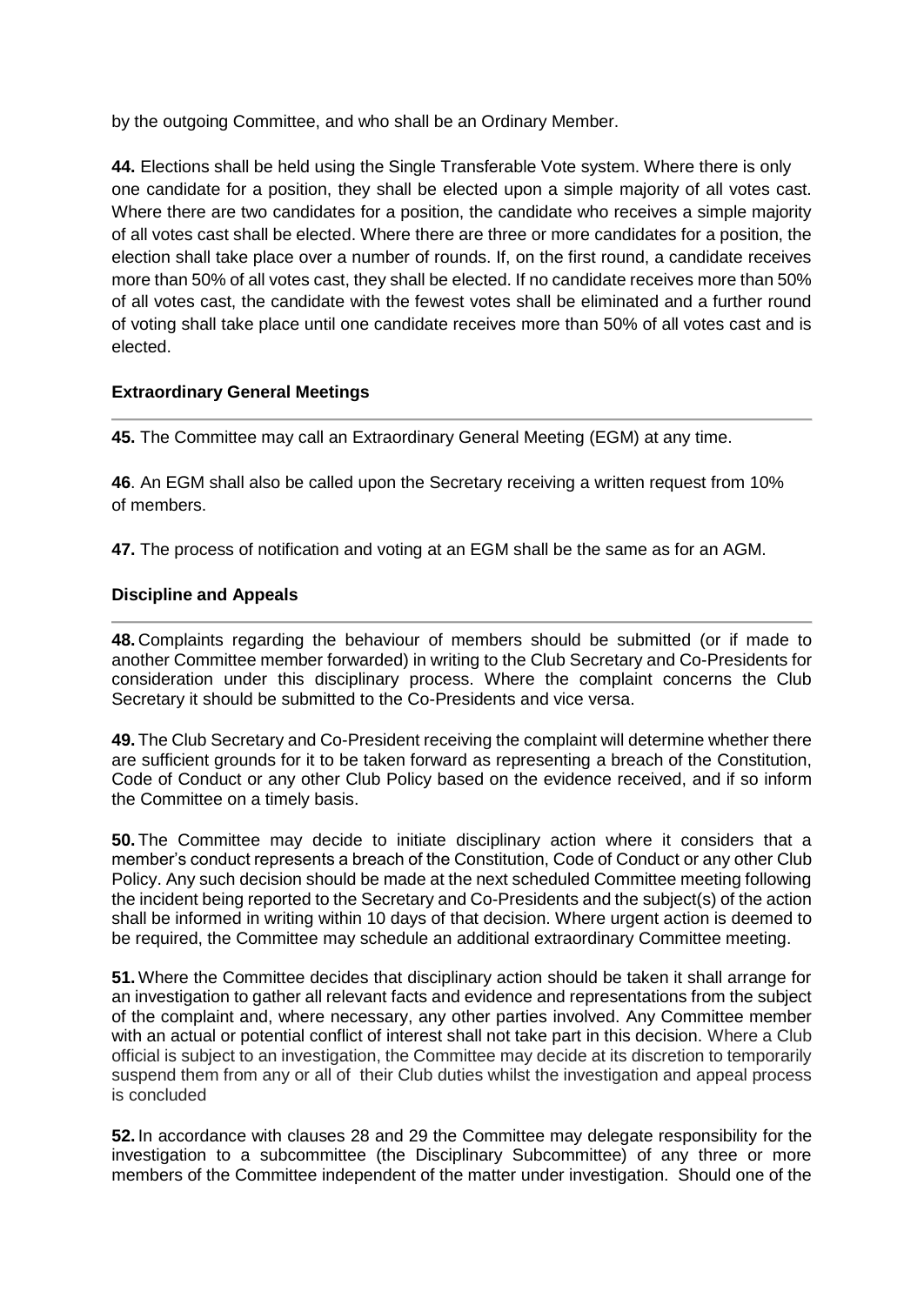Committee or Disciplinary Subcommittee members be found during the investigation to be involved or otherwise have an interest in the matter then that Committee member shall be recused or replaced by another respectively.

**53.** The Committee or Disciplinary Subcommittee shall determine the format of any evidence or representations.

**54.** The Committee or Disciplinary Subcommittee shall ensure that all parties receive adequate notice to prepare for and attend any hearing or submit any evidence. It is expected that ordinarily this will be two weeks but this may be varied where there is an urgency to proceedings or where evidence is complex to gather or individuals are genuinely unavailable.

**55.** The Committee or Disciplinary Subcommittee shall ensure that the subjects of the disciplinary action and any parties affected by the incident under investigation are kept informed of progress.

**56.** Following the investigation, a written report shall be prepared for consideration by the Committee at their next scheduled Committee meeting. Where urgent action is deemed to be required, the Committee may schedule an additional extraordinary Committee meeting. The Committee shall decide whether or not to take any disciplinary action. The Committee's powers in respect of disciplinary action include:

- **a.** A requirement to make an apology or take rectifying action
- **b.** Oral warning
- **c.** Written warning
- **d.** Suspension from some or all Club activities or from representing the Club in third party activities
- **e.** Fixed term, indefinite or permanent exclusion from the Club

This list is neither exhaustive not are any actions mutually exclusive.

**57.** The Committee shall take note of any previous incidents on file involving the subject(s) of the action in determining the disciplinary action and take into account previous disciplinary decisions to ensure consistency.

**58.** The Committee's decision and reasons in respect of a disciplinary hearing shall be notified in writing to the subject(s) within 10 days of the decision. Any other party affected by the incident shall be informed that the disciplinary process has concluded and shall only be informed of the outcome to the extent that this is necessary.

**59.** The subject(s) of the action may appeal to the Committee within seven days of being notified in writing. Any appeal will be heard by three arbitrators. The arbitrators shall each be persons who are or were not (i) on the Committee that initiated, investigated or decided upon the action, (ii) directly involved in the incident that gave rise to the action, (iii) connected to any of the persons involved in the incident giving rise to the action as relatives or close friends, (iv) otherwise directly affected by the incident giving rise to the action, or (v) subject to any disciplinary action still on file.

The arbitrators shall be chosen as follows: (i) a Club member chosen by the Committee, (ii) a Club member chosen by the appellant(s), and (iii) a current committee member of another International Frontrunners affiliated club chosen by the Committee who shall not be a current Club member and who shall chair the appeal.